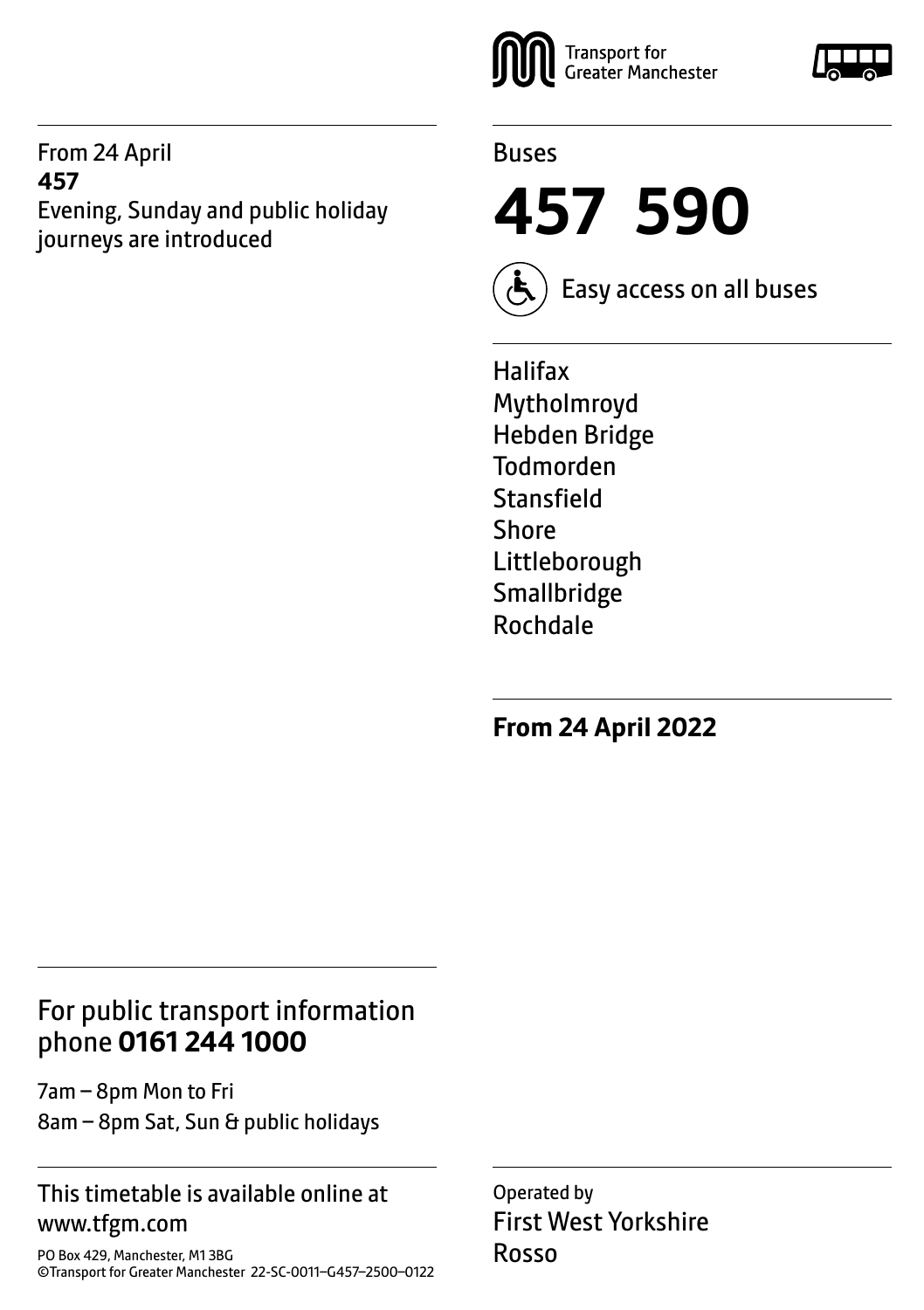# Additional information

# Alternative format

To ask for leaflets to be sent to you, or to request large print, Braille or recorded information phone 0161 244 1000 or visit www.tfgm.com

### Easy access on buses



 Journeys run with low floor buses have no steps at the entrance, making getting on and off easier. Where shown, low floor buses have a ramp for access and a dedicated space for wheelchairs and pushchairs inside the bus. The bus operator will always try to provide easy access services where these services are scheduled to run.

# Using this timetable

Timetables show the direction of travel, bus numbers and the days of the week. Main stops on the route are listed on the left. Where no time is shown against a particular stop, the bus does not stop there on that journey. Check any letters which are shown in the timetable against the key at the bottom of the page.

# Where to find information about service changes

www.tfgm.com Bus station posters Leaflets from outlets.

# Tickets and information

Bus companies offer a range of tickets for use on their own buses. For travel on any service in the County, use System One tickets, including DaySaver. Travelshops provide tickets, information and journey planning advice on buses, trains and trams for work and pleasure.

# Using the 24 hour clock

Times are shown in four figures. The first two are the hour and the last two are the minutes.

0753 is 53 minutes past 7am 1953 is 53 minutes past 7pm



# Operator details

#### **First West Yorkshire**

Hunslet Park Donisthorpe Street Leeds LS10 1PL Telephone 0113 381 5000

#### **Rosso**

Queensgate Depot Colne Road Burnley BB10 1HH Telephone 01706 390 520 email getintouch@rossobus.com

# **Travelshops**

**Rochdale Interchange**

Mon to Fri 7am to 5.30pm Saturday 8.30am to 1.15pm and 2pm to 4pm Sunday\* Closed

\*Including public holidays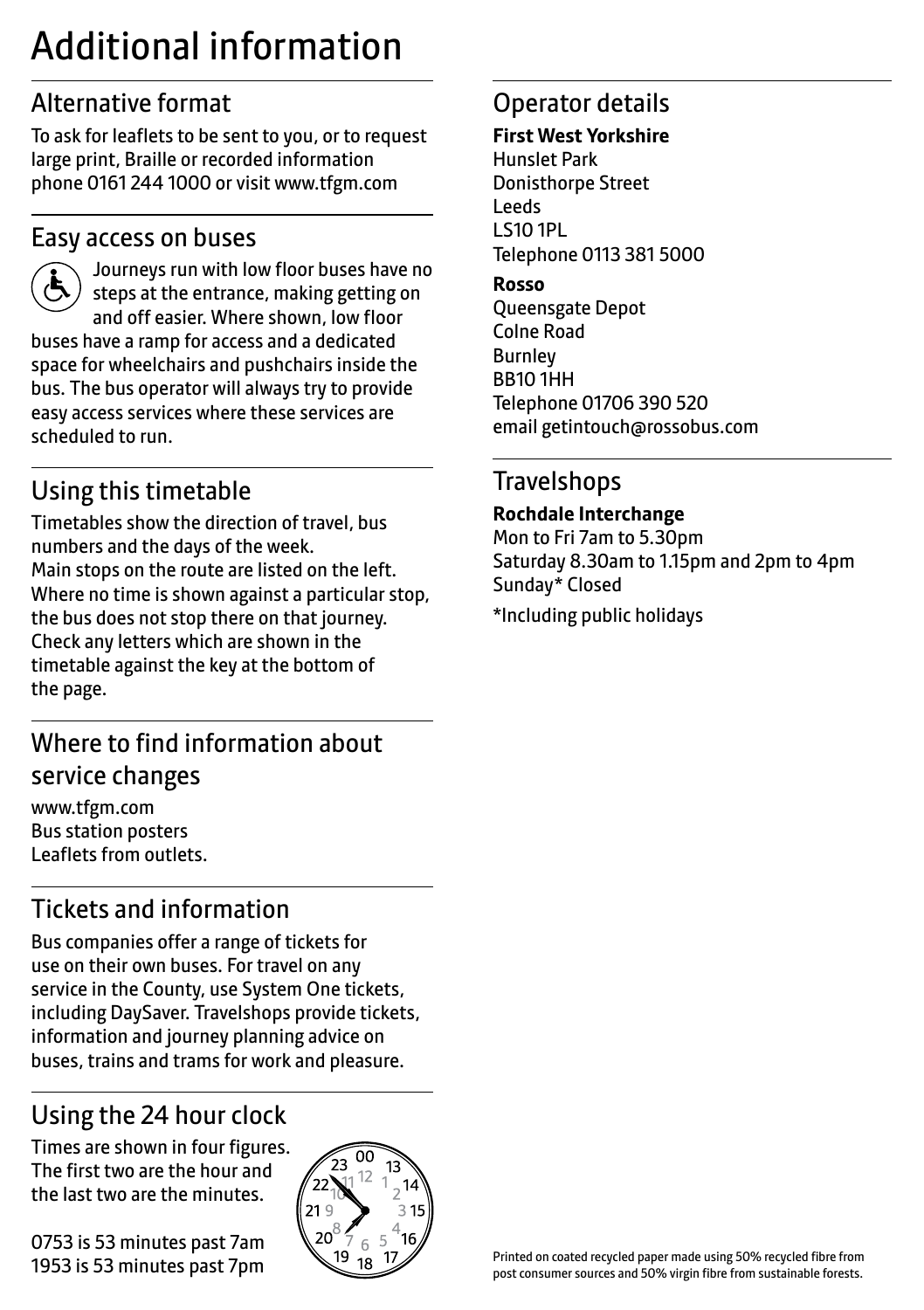# Littleborough — Stansfield — Smallbridge — Rochdale **Access 1986** 457 Including early morning bus 458 journeys from Shore and Stansfield to Rochdale

# Mondays to Fridays

|                              |                                                                    |  |                         |       |                               |           |      |           | M         |           | M          |
|------------------------------|--------------------------------------------------------------------|--|-------------------------|-------|-------------------------------|-----------|------|-----------|-----------|-----------|------------|
| Littleborough, Train Station | 0632a 0652a 0742 0840                                              |  |                         |       | 1340 1440 1544 1644 1749 1908 |           |      |           |           |           | 2308       |
| Shore, Cote Lane             |                                                                    |  | 0638 0658 0750 0848 and |       | 1348 1448 1552 1652 1757      |           |      |           | 1914      | ` and     | - 2314     |
| Stansfield, Frobisher Road   | 0645 0705 0759 0857 every 1357 1457 1601 1701 1806 1922 every 2322 |  |                         |       |                               |           |      |           |           |           |            |
| Littleborough, Church Street | 0652b 0712b 0809 0906 hour 1406 1507                               |  |                         |       |                               | 1611 1711 |      | 1816 1931 |           | hour 2331 |            |
| Smallbridge, Library         | 0714 0734 0817 0915                                                |  |                         | until | 1415 1515                     | 1619      | 1719 |           | 1824 1938 |           | until 2338 |
| Rochdale, Interchange        | 0722 0742 0825 0923                                                |  |                         |       | 1423 1525                     | 1629      | 1727 | 1832 1945 |           |           | 2345       |

### **Saturdays**

|                              |                      |                |                                |       |      |           |      |            | M    |  |
|------------------------------|----------------------|----------------|--------------------------------|-------|------|-----------|------|------------|------|--|
| Littleborough, Train Station |                      |                | 0715 0810 0940                 |       |      | 1740 1810 | 1908 |            | 2308 |  |
| Shore, Cote Lane             | 0721                 |                | 0818 0948 and                  |       | 1748 | 1818      | 1914 | and        | 2314 |  |
| Stansfield, Frobisher Road   |                      |                | 0728 0827 0957 every 1757 1827 |       |      |           | 1922 | everv 2322 |      |  |
| Littleborough, Church Street | 0735b 0836 1006 hour |                |                                |       |      | 1806 1836 | 1931 | hour       | 2331 |  |
| Smallbridge, Library         | 0757 0845 1015       |                |                                | until | 1815 | 1845      | 1938 | until 2338 |      |  |
| Rochdale, Interchange        |                      | 0805 0853 1023 |                                |       | 1823 | 1853      | 1945 |            | 2345 |  |

#### Sundays and public holidays (except Christmas and New Year period)

|                              | M               | M    |  |
|------------------------------|-----------------|------|--|
| Littleborough, Train Station | 0908            | 2308 |  |
| Shore, Cote Lane             | 0914 and        | 2314 |  |
| Stansfield, Frobisher Road   | 0922 every 2322 |      |  |
| Littleborough, Church Street | 0931 hour 2331  |      |  |
| Smallbridge, Library         | 0938 until 2338 |      |  |
| Rochdale, Interchange        | 0945            | 2345 |  |

For details of buses during the Christmas and New Year period, please phone 0161 244 1000

M – Journey provided with the financial support of Transport for Greater Manchester. Bus 457 is run by Rosso

a – Bus 458 running via Hollingworth Lake, Smithy Bridge and Wardle, not direct via Featherstall Road, New Road and Halifax Road.

b – Departs from the train station not Chuch Street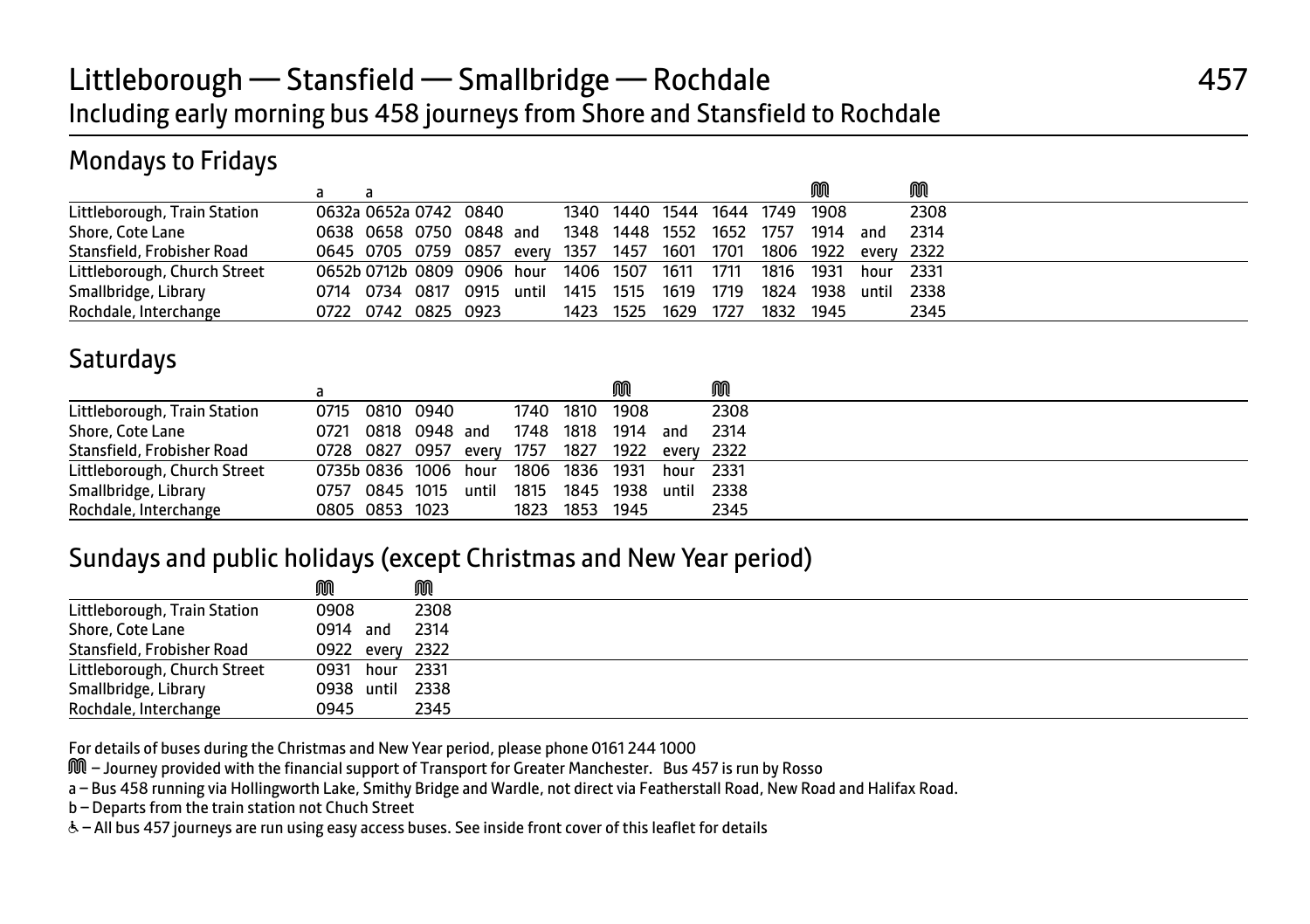### Mondays to Fridays

|                              |           |                     |       |      |           |           |      |           | M        |           | M                                                        |
|------------------------------|-----------|---------------------|-------|------|-----------|-----------|------|-----------|----------|-----------|----------------------------------------------------------|
| Rochdale, Interchange        | 0725 0823 |                     |       | 1323 | 1423 1523 |           | 1623 | 1728      | 1850     |           | 2250                                                     |
| Smallbridge, Library         |           | 0733 0831 and       |       | 1331 | 1431      | 1535      | 1635 | 1740      | 1900 and |           | 2300                                                     |
| Littleborough, Train Station |           |                     |       |      |           |           |      |           |          |           | 0742 0840 every 1340 1440 1544 1644 1749 1908 every 2308 |
| Shore, Cote Lane             |           | 0750 0848 hour 1348 |       |      |           | 1448 1552 | 1652 | 1757      | 1914     | hour 2314 |                                                          |
| Stansfield, Frobisher Road   |           | 0759 0857           | until | 1357 | 1457      | 1601      | 1701 | 1806 1922 |          | until     | 2322                                                     |
| Littleborough, Church Street |           | 0809 0906           |       |      | 1406 1507 | 1611      | 1711 | 1816      | 1931     |           | 2331                                                     |

# **Saturdays**

|                              |      |                |                    |                                           | M         |            | M    |  |
|------------------------------|------|----------------|--------------------|-------------------------------------------|-----------|------------|------|--|
| Rochdale, Interchange        |      | 0753 0808 0923 |                    |                                           | 1723 1850 |            | 2250 |  |
| Smallbridge, Library         |      |                | 0801 0816 0931 and | 1731                                      | 1900 and  |            | 2300 |  |
| Littleborough, Train Station |      |                |                    | 0810 0825 0940 every 1740 1908 every 2308 |           |            |      |  |
| Shore, Cote Lane             | 0818 |                | 0948 hour          | 1748 1914                                 |           | hour 2314  |      |  |
| Stansfield, Frobisher Road   | 0827 |                | 0957 until         | 1757                                      | 1922      | until 2322 |      |  |
| Littleborough, Church Street | 0836 |                | 1006               | 1806 1931                                 |           |            | 2331 |  |

#### Sundays and public holidays (except Christmas and New Year period)

|                              | M               |      |
|------------------------------|-----------------|------|
| Rochdale, Interchange        | 0850            | 2250 |
| Smallbridge, Library         | 0900 and        | 2300 |
| Littleborough, Train Station | 0908 every 2308 |      |
| Shore, Cote Lane             | 0914 hour 2314  |      |
| Stansfield, Frobisher Road   | 0922 until 2322 |      |
| Littleborough, Church Street | 0931            | 2331 |

For details of buses during the Christmas and New Year period, please phone 0161 244 1000

M – Journey provided with the financial support of Transport for Greater Manchester

Bus 457 is run by Rosso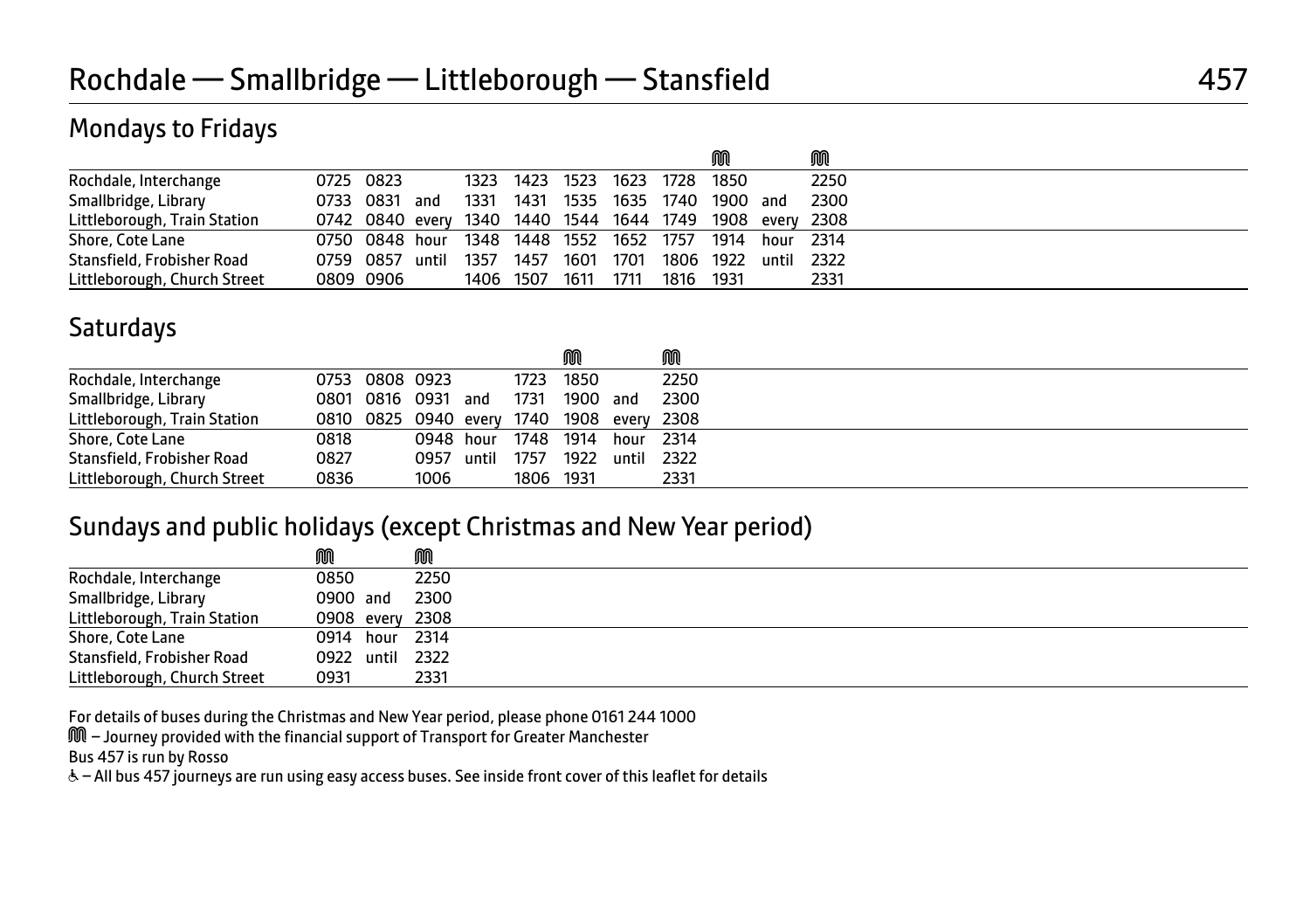# Halifax — Todmorden — Littleborough — Rochdale 590

## Mondays to Fridays

| Halifax, Bus Station         |      |      | 0535 | 0550 |      | 0630 | 0700 | 0730 | 0800 | 0830      | 0900       |       | 1330 | 1400 | 1430 | 1500 | 1535 | 1605 | 1635 |
|------------------------------|------|------|------|------|------|------|------|------|------|-----------|------------|-------|------|------|------|------|------|------|------|
| <b>Tuel Lane Top</b>         |      |      | 0547 | 0602 |      | 0645 | 0715 | 0745 | 0815 | 0845      | 0915       |       | 1345 | 1415 | 1447 | 1517 | 1552 | 1622 | 1652 |
| Mytholmroyd, Burnley Road    |      |      | 0558 | 0613 |      | 0659 | 0731 | 0801 | 0831 | 0901      | 0929       |       | 1359 | 1429 | 1459 | 1529 | 1604 | 1634 | 1704 |
| Hebden Bridge, New Road      |      |      | 0604 | 0619 |      | 0705 | 0737 | 0807 | 0837 | 0907      | 0935       | and   | 1405 | 1435 | 1505 | 1535 | 1610 | 1640 | 1710 |
| Eastwood                     |      |      | 0609 | 0624 |      | 0712 | 0744 | 0814 |      | 0844 0914 | 0942 every |       | 1412 | 1442 | 1512 | 1542 | 1617 | 1647 | 1717 |
| Todmorden, Bus Station arr   |      |      | 0616 | 0632 |      | 0719 | 0751 | 0821 | 0851 | 0922      | 0950       | 30    | 1420 | 1452 | 1522 | 1552 | 1627 | 1657 | 1727 |
| Todmorden, Bus Station dep   | 0500 | 0600 | 0624 |      | 0654 | 0724 | 0759 | 0827 | 0857 | 0927      | 0955       | mins  | 1425 | 1457 | 1527 | 1557 | 1632 | 1702 | 1732 |
| Walsden, Waggon and Horses   | 0508 | 0608 | 0633 |      | 0702 | 0733 | 0808 | 0836 | 0906 | 0936      | 1004       | until | 1434 | 1507 | 1537 | 1607 | 1642 | 1712 | 1742 |
| Littleborough, Church Street | 0518 | 0618 | 0645 |      | 0712 | 0745 | 0820 | 0848 | 0918 | 0948      | 1016       |       | 1446 | 1519 | 1549 | 1619 | 1654 | 1724 | 1754 |
| Smallbridge, Library         | 0525 | 0625 | 0654 |      | 0719 | 0754 | 0829 | 0857 | 0927 | 0957      | 1025       |       | 1455 | 1528 | 1558 | 1628 | 1703 | 1733 | 1803 |
| Rochdale, Interchange        | 0535 | 0635 | 0702 |      | 0729 | 0802 | 0837 | 0905 | 0935 | 1005      | 1033       |       | 1503 | 1536 | 1606 | 1636 | 1711 | 1741 | 1811 |
|                              |      |      |      |      |      |      |      |      |      |           |            |       |      |      |      |      |      |      |      |
| Halifax, Bus Station         | 1705 | 1740 | 1855 | 1950 | 2050 | 2150 |      |      |      |           |            |       |      |      |      |      |      |      |      |
| Tuel Lane Top                | 1722 | 1757 | 1904 | 2002 | 2102 | 2202 |      |      |      |           |            |       |      |      |      |      |      |      |      |
| Mytholmroyd, Burnley Road    | 1734 | 1809 | 1915 | 2013 | 2113 | 2213 |      |      |      |           |            |       |      |      |      |      |      |      |      |
| Hebden Bridge, New Road      | 1740 | 1815 | 1921 | 2019 | 2119 | 2219 |      |      |      |           |            |       |      |      |      |      |      |      |      |
| Eastwood                     | 1747 | 1821 | 1927 | 2024 | 2124 | 2224 |      |      |      |           |            |       |      |      |      |      |      |      |      |
| Todmorden, Bus Station arr   | 1757 | 1828 | 1934 | 2031 | 2131 | 2231 |      |      |      |           |            |       |      |      |      |      |      |      |      |
| Todmorden, Bus Station dep   | 1802 | 1833 | 1939 | 2036 | 2136 | 2236 |      |      |      |           |            |       |      |      |      |      |      |      |      |
| Walsden, Waggon and Horses   | 1812 | 1843 | 1949 | 2046 | 2146 | 2246 |      |      |      |           |            |       |      |      |      |      |      |      |      |
| Littleborough, Church Street | 1824 | 1855 | 2001 | 2058 | 2158 | 2258 |      |      |      |           |            |       |      |      |      |      |      |      |      |
| Smallbridge, Library         | 1832 | 1903 | 2009 | 2106 | 2206 | 2306 |      |      |      |           |            |       |      |      |      |      |      |      |      |
| Rochdale, Interchange        | 1840 | 1911 | 2017 | 2114 | 2214 | 2314 |      |      |      |           |            |       |      |      |      |      |      |      |      |

Bus 590 is run by First West Yorkshire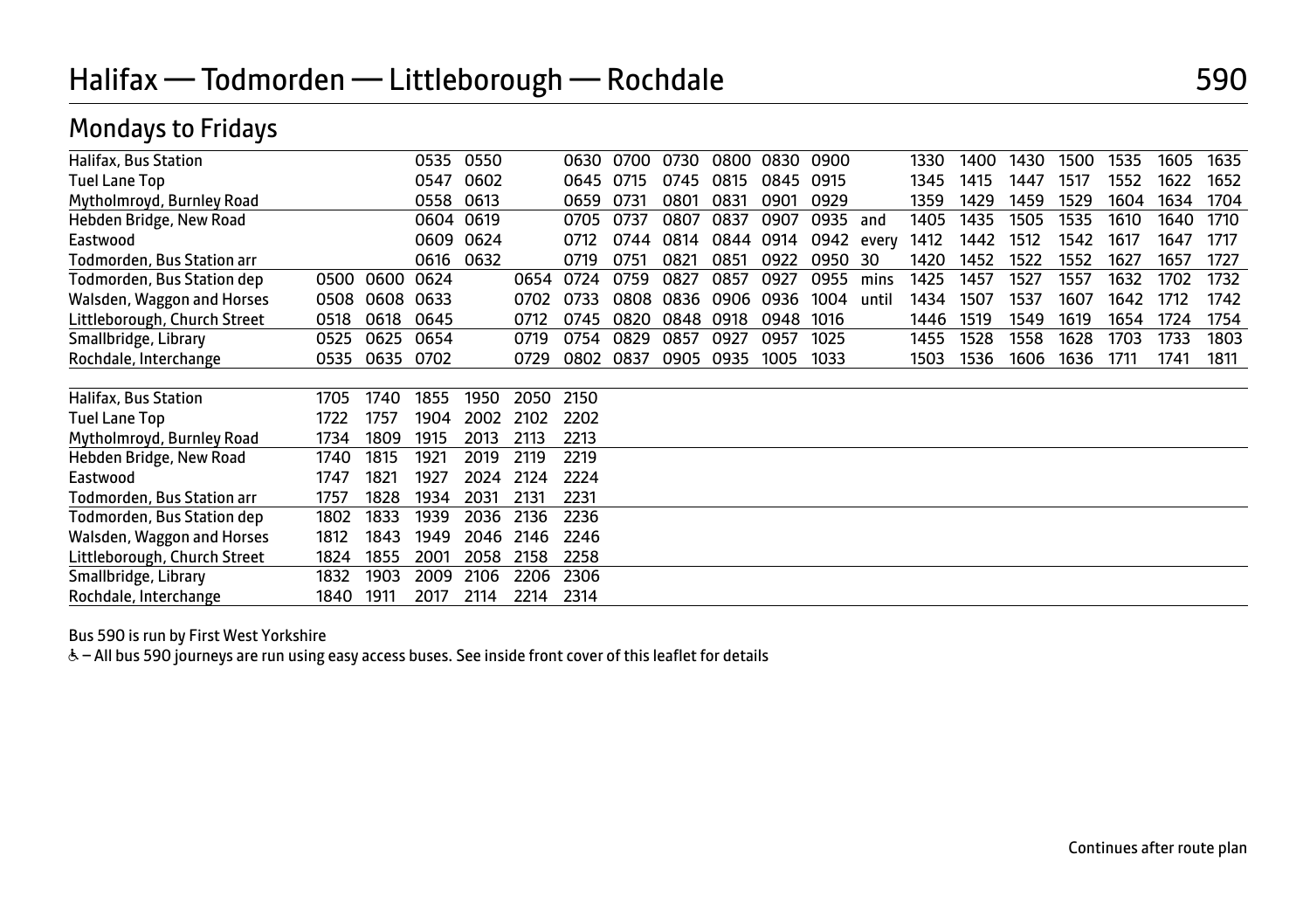



Contains Ordnance Survey data @Crown copyright and database right 2010<br>@0100022610 Transport for Greater Manchester 2022<br>Transport for Greater Manchester uses reasonable endeavours to check the accuracy of<br>informall Transp event will Transport for Greater Manchester be liable for any loss that may arise from this Transport for Greater Manchester uses reasonable endeavours to check the accuracy of information published and to publish changes to information in a timely manner. In no Contains Ordnance Survey data ©Crown copyright and database right 2010 ©0100022610 Transport for Greater Manchester 2022 information being inaccurate.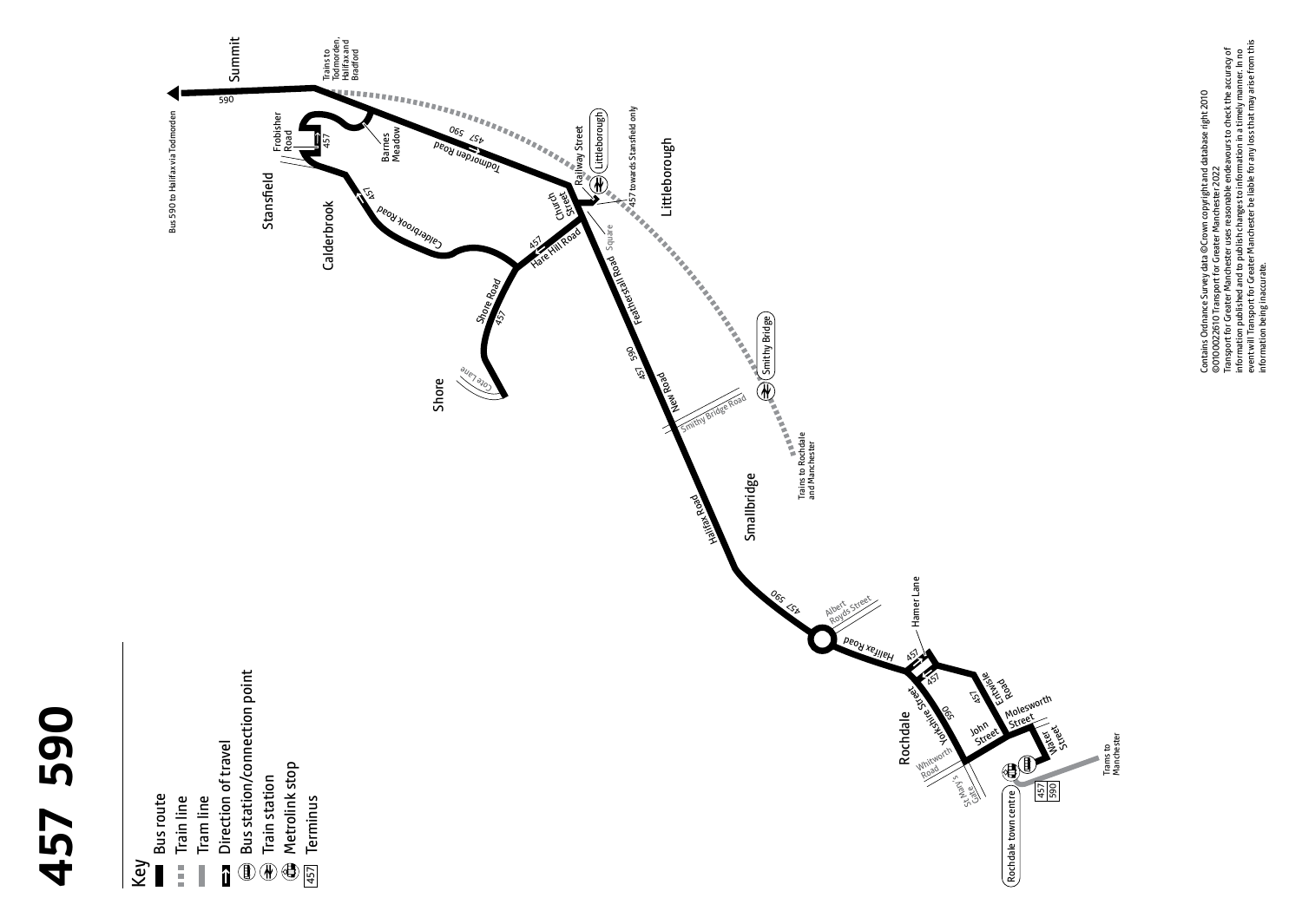# **Saturdays**

| Halifax, Bus Station         |      |           | 0650 |      | 0750 | 0840      | 0900       |       | 1500 | 1535 | 1605 | 1635 | 1705 | 1740 | 1855 | 1950      | 2050           | - 2150 |
|------------------------------|------|-----------|------|------|------|-----------|------------|-------|------|------|------|------|------|------|------|-----------|----------------|--------|
| Tuel Lane Top                |      |           | 0702 |      | 0802 | 0855 0915 |            |       | 1515 | 1550 | 1620 | 1650 | 1720 | 1755 | 1907 | 2002      | 2102           | - 2202 |
| Mytholmroyd, Burnley Road    |      |           | 0713 |      | 0813 | 0909      | 0929       |       | 1529 | 1604 | 1634 | 1704 | 1734 | 1809 | 1918 | 2013      | 2113           | 2213   |
| Hebden Bridge, New Road      |      |           | 0719 |      | 0819 | 0915      | 0935       | and   | 1535 | 1610 | 1640 | 1710 | 1740 | 1815 | 1924 | 2019      | 2119           | 2219   |
| Eastwood                     |      |           | 0724 |      |      | 0824 0922 | 0942 every |       | 1542 | 1617 | 1647 | 1717 | 1747 | 1821 | 1930 | 2024 2124 |                | - 2224 |
| Todmorden, Bus Station arr   |      |           | 0731 |      | 0831 | 0930.     | 0950       | -30   | 1550 | 1625 | 1655 | 1725 | 1755 | 1828 | 1937 | 2031      | 2131           | 2231   |
| Todmorden, Bus Station dep   | 0540 | 0645 0739 |      | 0825 | 0836 | 0930      | 0955       | mins  | 1555 | 1630 | 1700 | 1730 | 1800 | 1833 | 1942 | 2036      | 2136           | -2236  |
| Walsden, Waggon and Horses   | 0548 | 0653      | 0749 | 0834 | 0845 | 0939      | 1004       | until | 1604 | 1639 | 1709 | 1739 | 1810 | 1843 | 1952 |           | 2046 2146 2246 |        |
| Littleborough, Church Street | 0558 | 0703      | 0801 | 0846 | 0857 | 0951      | 1016       |       | 1616 | 1651 | 1721 | 1751 | 1822 | 1855 | 2004 | 2058      | 2158           | 2258   |
| Smallbridge, Library         | 0605 | 0710      | 0809 | 0855 | 0906 | 1000      | 1025       |       | 1625 | 1700 | 1730 | 1800 | 1830 | 1903 | 2012 | 2106      | 2206           | -2306  |
| Rochdale, Interchange        | 0615 | 0720      | 0817 | 0903 | 0914 | 1008      | 1033       |       | 1633 | 1708 | 1738 | 1808 | 1838 | 1911 | 2020 | 2114      | 2214           | 2314   |

# Sundays and public holidays (except Christmas and New Year period)

| Halifax, Bus Station         |      |           |                     | 0850 0950 | 1050  | 1150 | 1250 | 1350      | 1450      | 1550      | 1650 | 1750 | 1850 | 1950      | 2050 2150      |           |
|------------------------------|------|-----------|---------------------|-----------|-------|------|------|-----------|-----------|-----------|------|------|------|-----------|----------------|-----------|
| <b>Tuel Lane Top</b>         |      |           | 0902                | 1002      | 1102  | 1202 | 1302 | 1402      | 1502      | 1602      | 1702 | 1802 | 1902 |           | 2002 2102      | - 2202    |
| Mytholmroyd, Burnley Road    |      |           | 0913                | 1013      | 1113  | 1213 | 1313 | 1413      | 1513      | 1613      | 1713 | 1813 | 1913 | 2013      | 2113           | -2213     |
| Hebden Bridge, New Road      |      |           | 0919                | 1019      | 1119  | 1219 | 1319 | 1419      | 1519      | 1619      | 1719 | 1819 | 1919 | 2019      | 2119           | -2219     |
| Eastwood                     |      |           | 0926 1026           |           | 1126. | 1226 | 1326 | 1426      | 1526      | 1626 1726 |      | 1826 | 1926 |           | 2026 2126 2226 |           |
| Todmorden, Bus Station arr   |      |           |                     | 0934 1034 | 1134  | 1234 | 1334 |           | 1434 1534 | 1634      | 1734 | 1834 | 1934 | 2034 2134 |                | - 2234    |
| Todmorden, Bus Station dep   |      |           | 0740 0840 0940 1040 |           | 1140  | 1240 | 1340 | 1440 1540 |           | 1640 1740 |      | 1834 | 1939 | 2039      | - 2139         | - 2239    |
| Walsden, Waggon and Horses   |      |           | 0748 0850 0950      | 1050      | 1150  | 1250 | 1350 | 1450      | 1550      | 1650      | 1750 | 1844 | 1949 |           | 2049 2149 2249 |           |
| Littleborough, Church Street |      |           | 0758 0900 1000      | 1100      | 1200  | 1300 | 1400 | 1500      | 1600 1700 |           | 1800 | 1854 | 1959 | 2059      | 2159           | - 2259    |
| Smallbridge, Library         |      | 0803 0905 | 1005                | 1105      | 1205  | 1305 | 1405 | 1505      | 1605      | 1705      | 1805 | 1859 | 2004 | 2104      |                | 2204 2304 |
| Rochdale, Interchange        | 0810 | 0915      | 1015                | 1115      | 1215  | 1315 | 1415 | 1515      | 1615      | 1715      | 1815 | 1909 | 2014 | 2114      | 2214           | 2314      |

For details of buses during the Christmas and New Year period, please phone 0161 244 1000

Bus 590 is run by First West Yorkshire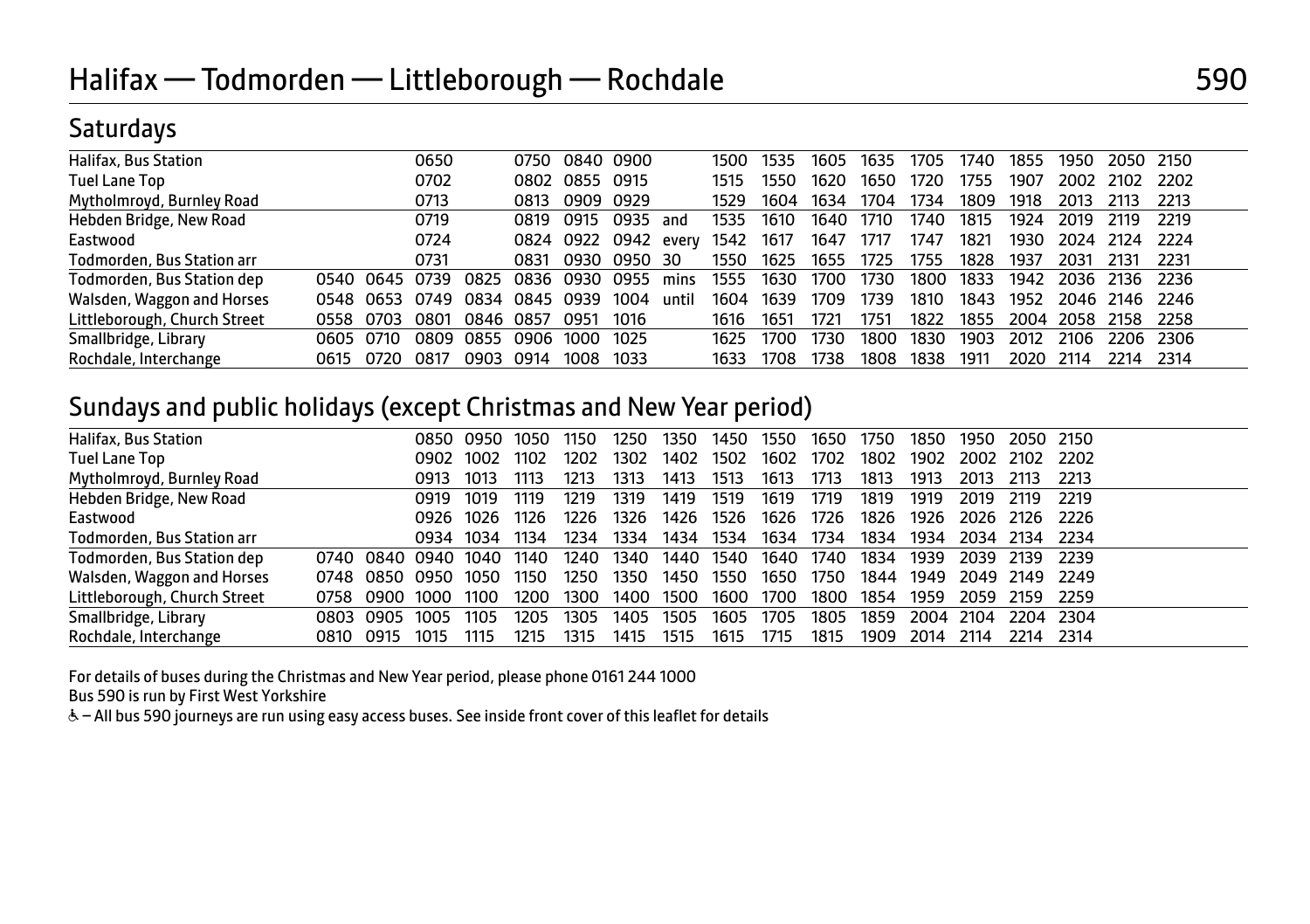| Rochdale, Interchange        | 0543 |      | 0643 | 0713 | 0743 | 0813 | 0843 | 0913 |       | 1313 | 1343 |       | 1643 | 1718 | 1748 | 1818 | 1848 | 1920 |      |
|------------------------------|------|------|------|------|------|------|------|------|-------|------|------|-------|------|------|------|------|------|------|------|
| Smallbridge, Library         | 0548 |      | 0648 | 0720 | 0750 | 0820 | 0850 | 0920 |       | 1320 | 1350 |       | 1650 | 1725 | 1755 | 1825 | 1855 | 1927 |      |
| Littleborough, Church Street | 0558 |      | 0658 | 0730 | 0800 | 0830 | 0900 | 0930 |       | 1330 | 1400 |       | 1700 | 1735 | 1805 | 1838 | 1905 | 1937 |      |
| Walsden, Cricket Ground      | 0608 |      | 0708 | 0740 | 0810 | 0840 | 0910 | 0943 | and   | 1343 | 1413 | and   | 1713 | 1748 | 1818 | 1851 | 1918 | 1950 |      |
| Todmorden. Bus Station arr   | 0618 |      | 0718 | 0750 | 0820 | 0850 | 0920 | 0953 | every | 1353 | 1423 | every | 1723 | 1758 | 1828 | 1906 | 1928 | 2005 |      |
| Todmorden, Bus Station dep   | 0630 | 0700 | 0725 | 0757 | 0825 | 0855 | 0925 | 0958 | 30    | 1358 | 1428 | 30    | 1728 | 1803 | 1833 | 1913 | 1933 |      | 2005 |
| Eastwood                     | 0637 | 0708 | 0733 | 0805 | 0833 | 0903 | 0933 | 1006 | mins  | 1406 | 1436 | mins  | 1736 | 1810 | 1840 | 1920 | 1940 |      | 2012 |
| Hebden Bridge, New Road      | 0649 | 0717 | 0742 | 0814 | 0842 | 0912 | 0944 | 1017 | until | 1417 | 1448 | until | 1748 | 1822 | 1852 | 1932 | 1950 |      | 2022 |
| Mytholmroyd, Burnley Road    | 0653 | 0721 | 0746 | 0818 | 0846 | 0916 | 0948 | 1021 |       | 1421 | 1455 |       | 1755 | 1826 | 1856 | 1936 | 1954 |      | 2026 |
| Whitty Lane                  | 0707 | 0741 | 0806 | 0838 | 0906 | 0936 | 1003 | 1036 |       | 1436 | 1510 |       | 1810 | 1840 | 1910 | 1950 | 2002 |      | 2034 |
| Halifax, Bus Station         | 0722 | 0756 | 0821 | 0853 | 0921 | 0951 | 1018 | 1051 |       | 1451 | 1525 |       | 1826 | 1856 | 1926 | 2005 | 2012 |      | 2044 |
|                              |      |      |      |      |      |      |      |      |       |      |      |       |      |      |      |      |      |      |      |
| Rochdale, Interchange        | 2025 | 2120 | 2220 | 2320 |      |      |      |      |       |      |      |       |      |      |      |      |      |      |      |
| Smallbridge, Library         | 2030 | 2125 | 2225 | 2325 |      |      |      |      |       |      |      |       |      |      |      |      |      |      |      |
| Littleborough, Church Street | 2037 | 2132 | 2232 | 2332 |      |      |      |      |       |      |      |       |      |      |      |      |      |      |      |
| Walsden, Cricket Ground      | 2050 | 2145 | 2245 | 2345 |      |      |      |      |       |      |      |       |      |      |      |      |      |      |      |
| Todmorden, Bus Station arr   | 2100 | 2155 | 2255 | 2355 |      |      |      |      |       |      |      |       |      |      |      |      |      |      |      |
| Todmorden, Bus Station dep   | 2105 | 2200 | 2300 |      |      |      |      |      |       |      |      |       |      |      |      |      |      |      |      |
| Eastwood                     | 2112 | 2207 | 2307 |      |      |      |      |      |       |      |      |       |      |      |      |      |      |      |      |
| Hebden Bridge, New Road      | 2122 | 2217 | 2317 |      |      |      |      |      |       |      |      |       |      |      |      |      |      |      |      |
| Mytholmroyd, Burnley Road    | 2126 | 2221 | 2321 |      |      |      |      |      |       |      |      |       |      |      |      |      |      |      |      |
| Whitty Lane                  | 2134 | 2229 | 2329 |      |      |      |      |      |       |      |      |       |      |      |      |      |      |      |      |
| Halifax, Bus Station         | 2144 | 2239 | 2339 |      |      |      |      |      |       |      |      |       |      |      |      |      |      |      |      |

Bus 590 is run by First West Yorkshire

Mondays to Fridays